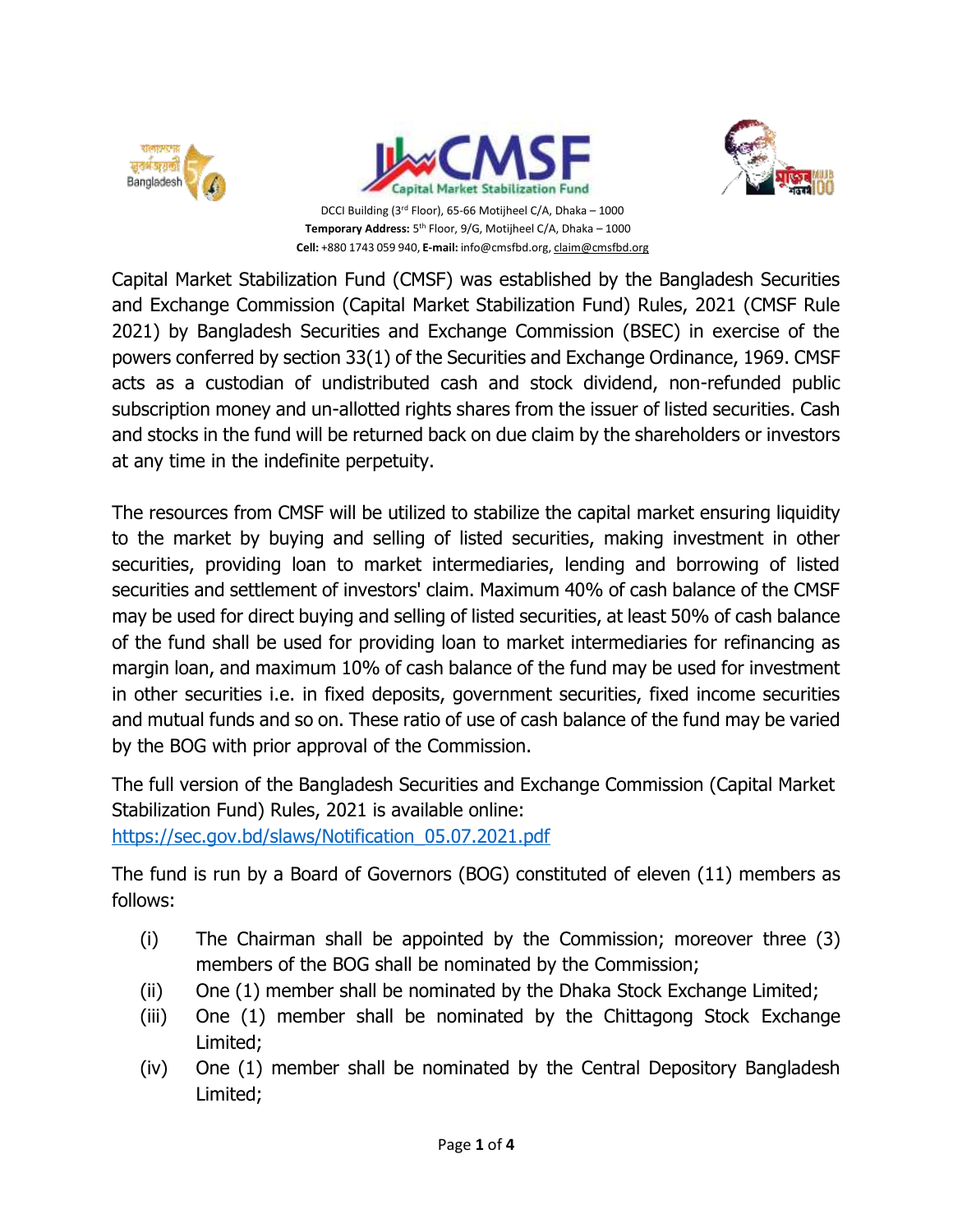- (v) One (1) member shall be nominated by the Central Counterparty Bangladesh Limited;
- (vi) One (1) member shall be nominated by Bangladesh Association of Publicly Listed Companies;
- (vii) One (1) member from the Professionals of Chartered Accountants or Cost and Management Accountants or Chartered Secretaries or Charted Financial Analysts as selected by the Commission;
- (viii) The Chief of Operation (COO) of CMSF shall remain as an ex-officio member.

BSEC vide its notification number BSEC/CMRRCD/2021-391/20/Admin/121 dated June 01, 2021 has constituted the following Board of Governors which has become operational since September 02, 2021 holding an introductory meeting with the BSEC Chairman and Commissioners as well as the first BOG meeting:

1. Mr. Md. Nojibur Rahman, Former Principal Secretary and Chairman, BOG, CMSF.

- 2. Mr. Md. Saifur Rahman, Executive Director, BSEC and Member, BOG, CMSF.
- 3. Dr. Sheikh Tanzila Deepty, Associate Professor, Finance, DU and Member, BOG, CMSF.
- 4. Mr. Shyamal Dutta, Editor, Bhorer Kagoj, and Member, BOG, CMSF.

5. Mr. Asif Ibrahim, Chairman, Chittagong Stock Exchange Limited and Member, BOG, CMSF.

6. Mr. Tarique Amin Bhuiyan, Managing Director, DSE, and Member, BOG, CMSF.

7. Mr. A.K.M. Nurul Fazal Bulbul, Vice Chairman, CDBL and Member, BOG, CMSF.

8. Dr. Mohammad Tareq, Professor, AIS, DU, Independent Director, CCBL and Member, BOG, CMSF.

9. Mr. Syed Nasim Manzur, Vice-President, BAPLC and Member, BOG, CMSF.

10. Mr. A.K.M. Delwer Hussain, FCMA, Member, ICMAB and Member, BOG, CMSF.

A member of the Board shall hold his/her office for a term of 3 (three) years, but shall continue to hold the office after the expiry of his/her term until a successor enters. However, no member of the Board shall be appointed for more than two terms. For smooth operation of the Fund, the BOG shall form some management committees –

- a. Operation Management Committee,
- b. Audit and Accounts Management Committee,
- c. Risk Management Committee, among others.

The Operation Management Committee (OMC) shall be responsible and accountable to the Chief of Operation of the Fund and Chief of Operation shall also be responsible and accountable for all operational activities (i.e., buying and selling of listed securities,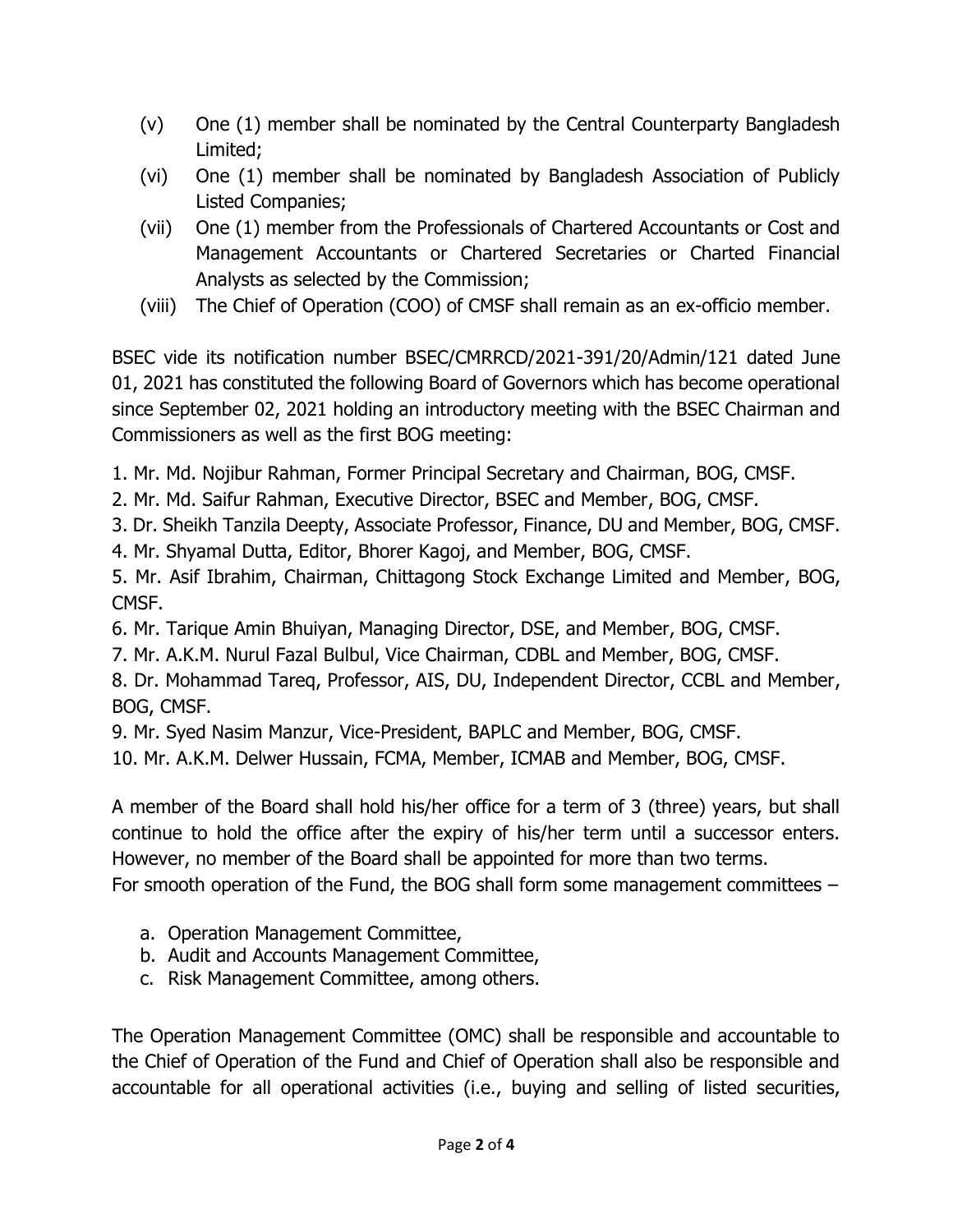making investment in securities, providing loan/support to market intermediary and market maker, lending and borrowing of listed securities and settlement of investors' claims, etc.) to the BOG.

Audit and Accounts Management Committee (AAMC) and Risk Management Committee (RMC) shall be comprised of at least three members including at least one member but not more than two members from the BOG and other members from the financial market professionals as mentioned at sub-section (7) of the CMSF Rule 2021. The AAMC and RMC also shall be responsible and accountable to the BOG.

## A) **The Operational Management Committee (OMC) consists of the following members:**

- 1. Mr. Md. Monowar Hossain FCA, FCMA, Chief of Operation and Chairman, OMC, CMSF.
- 2. Mr. Mohammed Humayun Kabir FCA, Former President, Institute of Chartered Accountants of Bangladesh (ICAB) and Member, OMC, CMSF.
- 3. Mr. Mohammed Habibus Samad FCA, Director, CCBL and Former Managing Director, CDBL and Member, OMC, CMSF.
- 4. Mr. A.K.M Ashraful Haque, Former Director, Bangladesh Bureau of Statistics (BBS) and Member, OMC, CMSF.
- 5. Mr. Md. Shaheen Sarwar Hossain, DGM, ICT Division, DSE and Member, OMC, CMSF.

## B) **The Audit and Accounts Management Committee (AAMC) consists of the following members:**

- 1. Mr. Md Abdur Rouf, Former Additional Secretary, Internal Resources Division (IRD), Ministry of Finance and Chairman, AAMC, CMSF.
- 2. Mr. A.K.M. Delwer Hussain FCMA, Member, ICMAB and Member, BOG & Member, AAMC, CMSF.
- 3. Brigadier General M.A Mohy psc, Eng (LPR), Member, AAMC, CMSF.
- 4. Ms. Shaheda Khanam, Former Sr. Finance Controller, Bangladesh Navy, Member, AAMC, CMSF.
- 5. Mr. Muhammad Tajdiqul Islam FCMA, Director, CCBL and Member, AAMC, CMSF.

## C) **The Risk Management Committee (RMC) consists of the following members:**

- 1. Dr. Syed Md. Aminul Karim, Former Member (Grade-1), NBR, Internal Resources Division (IRD), Ministry of Finance and Chairman, RMC, CMSF.
- 2. Mr. A.K.M. Nurul Fazal Bulbul, Vice Chairman, CDBL and Member, BOG & Member, RMC, CMSF.